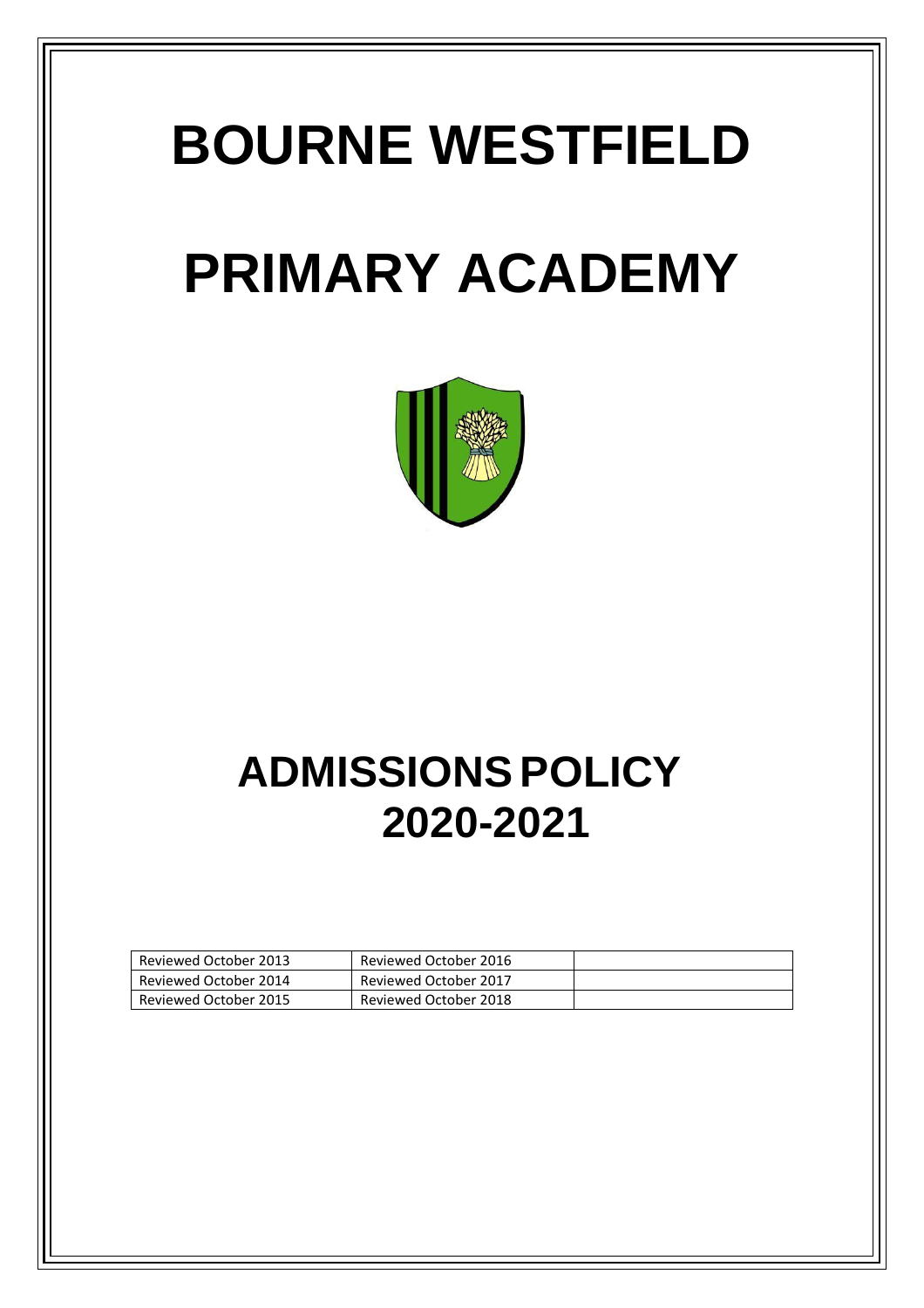### **Bourne Westfield Primary Academy**

### **Admissions Policy**

#### **1. Introduction**

1.1 The purpose of this policy is to outline the policies and procedures used to determine the admission of pupils to this academy. Some of these procedures are locally determined; others are informed or enforced by statute or the policy of the Local Authority. The Governing Body is the admissions authority for the school. Any parent can request that their child's date of admission is deferred or request a part-time place, please contact the Headteacher if you want more details.

1.2 Arrangements for applications for places in reception will be made in accordance with Lincolnshire County Council's co-ordinated admission arrangements, parents resident in Lincolnshire can apply online at

[www.lincolnshire.gov.uk/schooladmissions,](http://www.lincolnshire.gov.uk/schooladmissions) they can also apply by telephone, or ask for a hard copy application form, by telephoning 01522 782030. Parents resident in other areas must apply through their home local authority. Bourne Westfield Primary Academy will use the Lincolnshire County Council's timetable published online for these applications and the relevant Local Authority will make the offer of places on their behalf as required by the School Admissions Code.

#### **2. Key Issues**

2.1 Parents can request that the date their child is admitted to school is deferred until later in the academic year or until the term in which the child reaches compulsory school age.

2.2 Bourne Westfield Primary Academy provides for the admission of all children in the September following their fourth birthday. Where we have offered a child a place at our school:

- That child is entitled to a full-time place in the September following their fourth birthday.
- The child's parents can defer the date their child is admitted to the school until later in the school year but not beyond the point at which they reach compulsory school age and not beyond the beginning of the final term of the school year for which it was made, whichever is the sooner;
- Where the parents wish, children may attend part-time until later in the school year but not beyond the point at which they reach compulsory school age.

Parents interested in deferring admission or arranging part-time attendance must contact the school to discuss this.

2.3 Parents can request that their child takes up the place part-time until the child reaches compulsory school age.

2.4The absolute limit of numbers to initially be granted places within the academy is determined by the academy and that figure is published annually. For the 2020-2021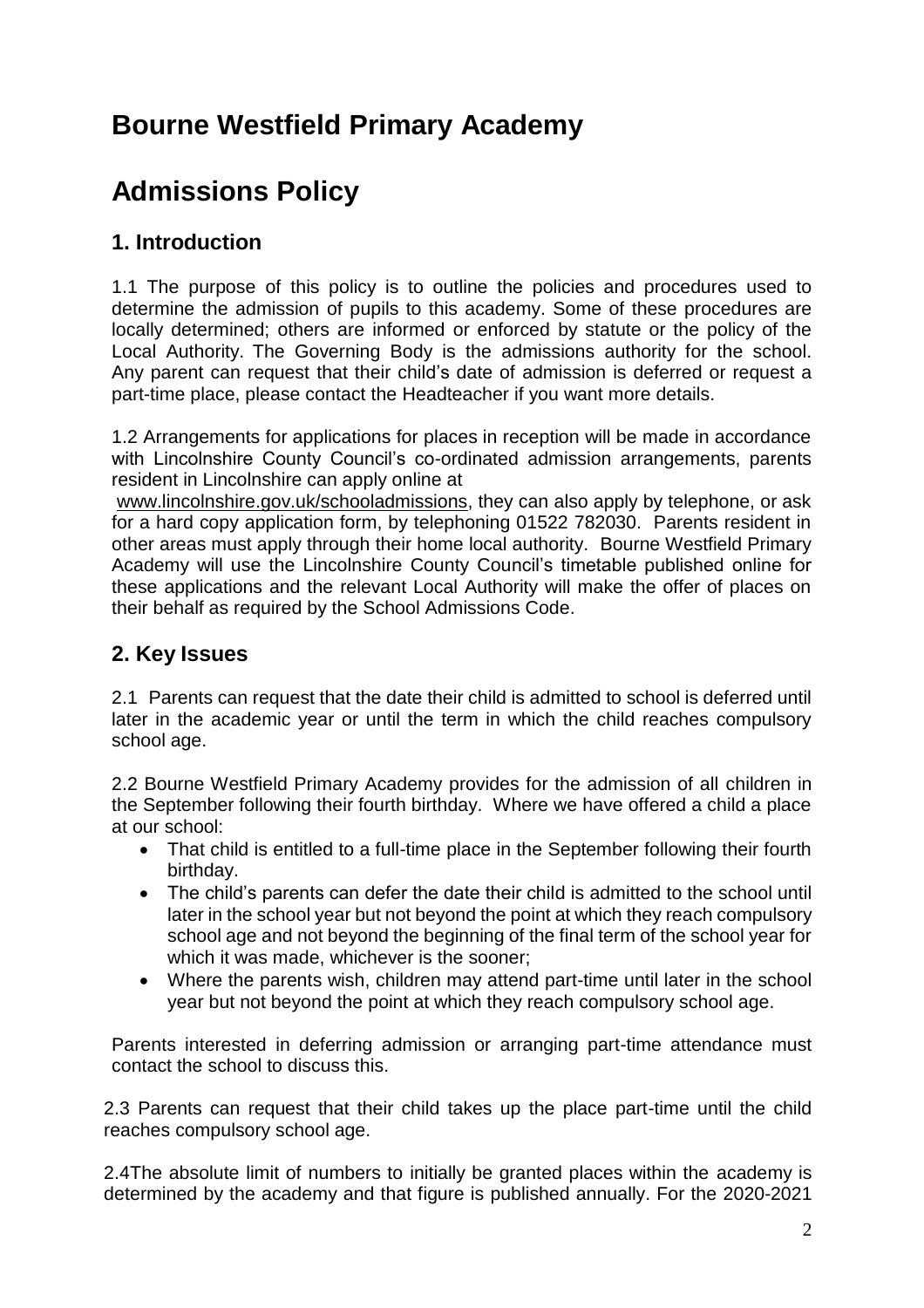academic year, that figure has been set at 90 places. The academy will not exceed that figure in its new Reception intake each year except where the  $90<sup>th</sup>$  child is a twin or other sibling from a multiple birth and in that situation all children will be admitted. Classes will be organised in such a way that no Reception class or infant class exceeds 30 pupils apart from when a child is admitted as an 'excepted' pupil as in the case mentioned above.

2.5 In accordance with legislation the allocation of places for children with the following will take place first; Education Health and Care Plan (EHCP) (Children and Families Act 2014) where the school is named. We will then allocate remaining places in accordance with this policy.

2.6 In order to meet the government's military covenant aimed at helping service personnel, and Crown Servants returning from abroad we have adopted the following arrangements.

2.7 For late co-ordinated applications and midyear applications we will aim to remove any disadvantage to UK service personnel (UK Armed Forces) by applying the school's oversubscription criteria to their address. We will check to see if the address is within the distance of the last child admitted in the last admission round that was oversubscribed on offer day. If the address is within the distance the governors will be asked to consider admitting providing all children in public care and siblings have already been admitted and there is no child with higher priority under the oversubscription criteria on the reserve list. This will be irrespective of the fact that the school has had appeals or appeals are scheduled. It may be that the governors still cannot admit because of organisational or curriculum difficulties within the school.

2.8 We will need the notice of posting or official government letter and posting address before we can consider an application under these arrangements.

2.9 If there are more applications for admission than there are places then the academy's admission criteria will be brought into operation and followed rigorously. These criteria are published annually by the academy and are made available to parents. If a parent appeals against the decision of the governing body, then an independent appeal tribunal will be set up and the appeal heard by that tribunal.

2.10 Lincolnshire County Council operates a central admission clearing house in respect of initial entry to school in the Reception year. If there are insufficient places available then the procedure as outlined in paragraph 2.5 will be followed. Details of the application process may be obtained from the academy. There is a procedure for submission of applications and offering of places which follows a county wide policy and timetable. Details of that policy and timetable are given to all applicants.

2.11 Once firm places have been offered parents will be informed of the induction arrangements for new Reception pupils. This will take the form of a number of visits during the summer term where pupils will have an opportunity to spend time in the academy and parents will have an opportunity to discuss their child's education with the academy staff. The headteacher will use this opportunity to explain the philosophy of the academy and the key role parents play in the education of their children. Basic information about uniform and assimilation into school life will be also be given at this time. The importance of a partnership between parents and the academy will be stressed.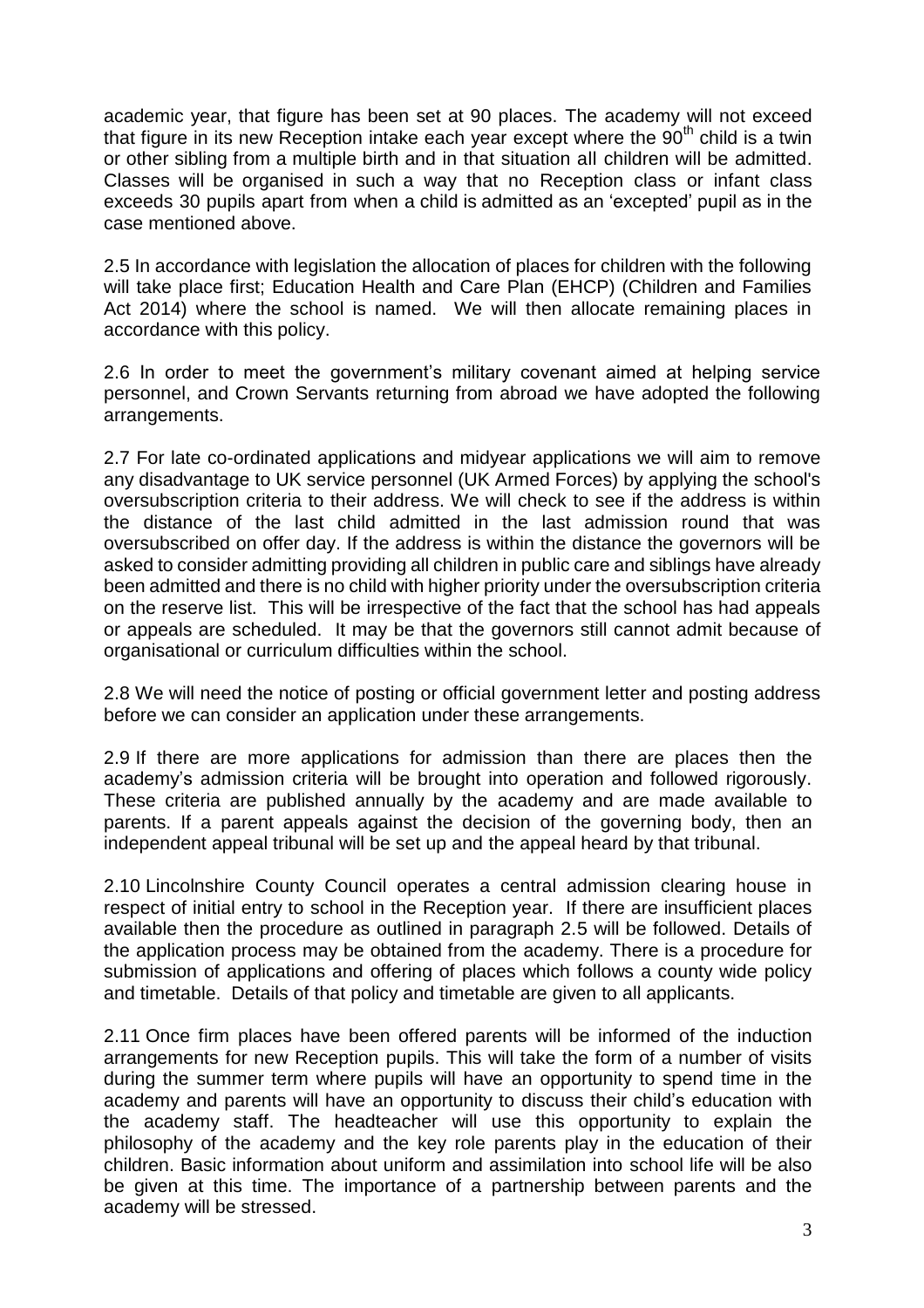2.12 A similar centralised system is also operated by the Local Authority for admissions into other year groups as and when they are sought. If the Local Authority is unable to offer a place at the academy parents may put their child's details onto a mid-year reserve list which is maintained by the academy. The child's details will remain on this list for a period of 12 months at which point the parents will be contacted to ascertain whether they wish to remain on the list beyond that point.

#### **3 Bourne Westfield Primary Academy Admission Criteria**

3.1 For entry into Reception in September, places will be allocated to parents who return an application, before any parent who has not returned one. The oversubscription criteria are listed in order. Words marked with a number, for example 1, 2, 3, and 4 are explained separately in the definition and notes section.

3.2 Oversubscription criteria

- A. The child is in the care of the local authority or has previously been in the care of the local authority and has been adopted or become subject to a residence order or special guardianship order. (1)
- B. There is a brother or sister (2) on roll at the academy at the time of application
- C. Children of staff members employed at the school (3).
- D. The academy is the nearest one to the home address, as defined in note (4).
- E. The straight-line distance from the home to the academy. Priority will be given to the child living nearest the academy as calculated by Lincolnshire County Council school admissions team (5).
- **3.3** Definitions and notes:

**(1)** A child in the care of the local authority is provided with accommodation by them in accordance with section 22 of the Children's Act 1989, at the time of application. This includes any child that has previously been in care and who is now adopted or who is subject to a residence order or special guardianship order. Looked after children and all previously looked after children. Previously looked after children are children who were looked after, but ceased to be so because they were adopted (or became subject to a child arrangements order or special guardianship order). A 'looked after child' is a child who is (a) in the care of a local authority, or (b) being provided with accommodation by a local authority in the exercise of their social services functions (see the definition in Section 22(1) of the Children Act 1989) at the time of making an application to a school. This includes children who were adopted under the Adoption Act 1976 (see section 12 adoption orders) and children who were adopted under the Adoption and Childrens Act 2002 (see section 46 adoption orders).

Child arrangements orders are defined in Section 8 of the Children Act 1989, as amended by Section 12 of the Children and Families Act 2014. Child arrangements orders replace residence orders and any residence order in force prior to 22 April 2014 is deemed to be a child arrangements order. Section 14A of the Children Act 1989 defines a 'special guardianship order' as an order appointing one or more individuals to be a child's special guardian (or special guardians).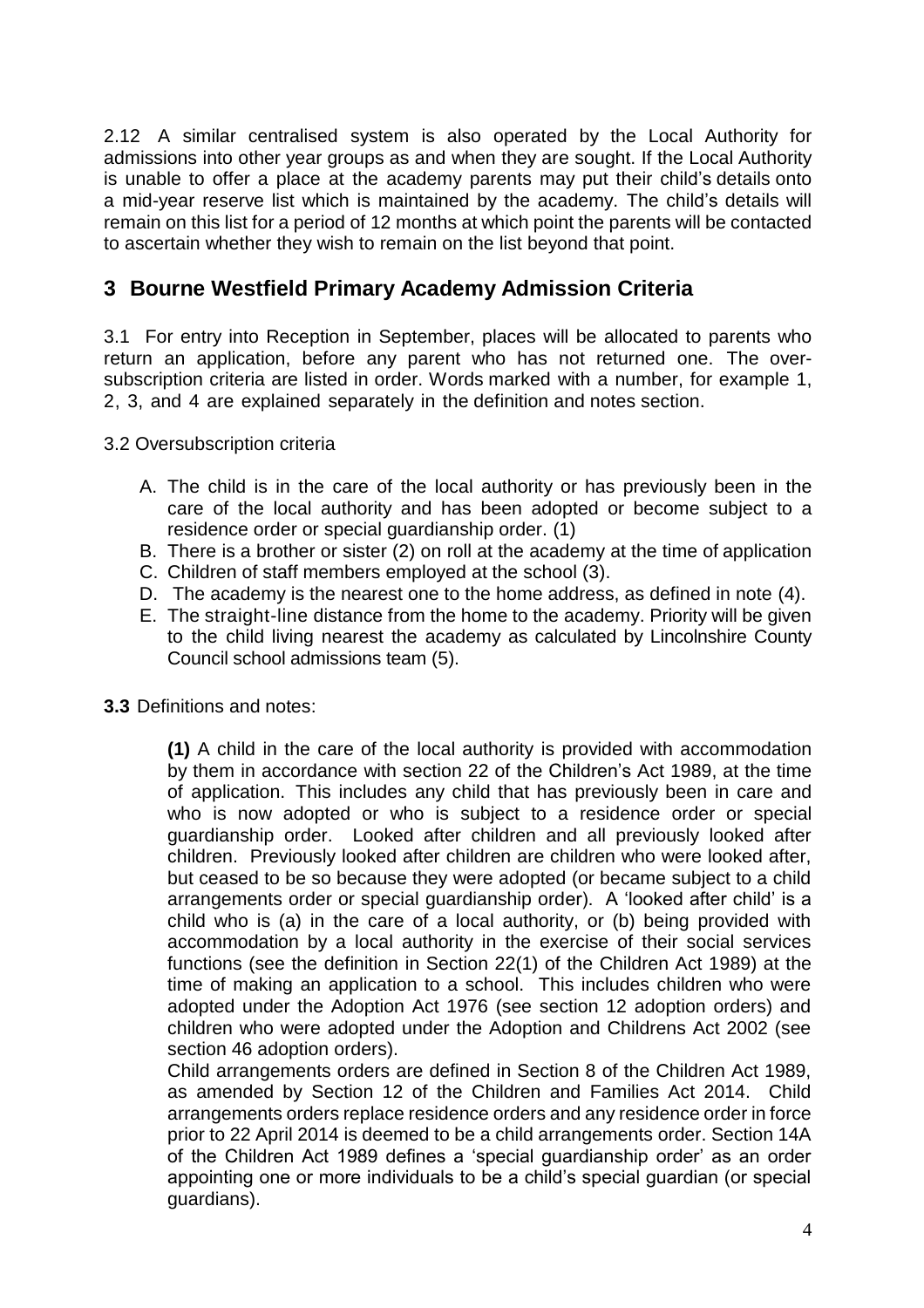#### **(2)** Brother or sister.

- A full brother or sister, whether or not resident in the same household.
- Another child normally living for the majority of term time in the same household, where an adult in the household has parental responsibility as defined by the Children Act 1989. Or, any child in the household where an adult in the household is defined as a parent for the purposes of Section 576 of the Education Act 1996.

#### Twins and other siblings from a multiple birth

In these cases all the children will be considered together as one application. If one or more can be admitted within the published admission number the school will be allowed to go above its admission number as necessary to admit all the children, unless this would make the class too large. The government's school admissions code makes an exception to the infant class limit in this situation.

#### **Brothers and sisters in the same year group**

Where there is only one place available in the school the children will be considered together as one application. The school will be allowed to go above its admission number as necessary to admit all the children except in cases where infant class regulations prevent this from happening. If this happens we can only legally offer one place because the government's school admissions code makes no exception to the infant class size limit for siblings in the same year group.

(3) For children of permanent employees whose place of work is Bourne Westfield at the time of admission. Where the member of staff has been employed at the school for two or more years at the time at which the application for admission to the school is made, and/or the member of staff is recruited to fill a vacant post for which there is a demonstrable skill shortage.

(4) The nearest school is found by measuring the distance from your home address to all school's admitting children in the relevant year group. Measurements are calculated electronically from the Post Office address point of the child's home address to the Post Office address point of the school by straight line distance. We measure distance to three decimal places, e.g. 1.256 miles.

By home we mean the address where the child lives for the majority of term time with a parent as defined in section 576 of the Education Act 1996 who has parental responsibility for the child as defined in the Children Act 1989.

Where a child lives normally during the school week with more than one parent at different addresses, the home address for the purposes of school admissions will be the one where the child spends the majority of term time. If a parent can show that their child spends an equal amount of time at both addresses during school term time, they can choose which address to use on the application.

If a parent has more than one home, we will take as the home address the